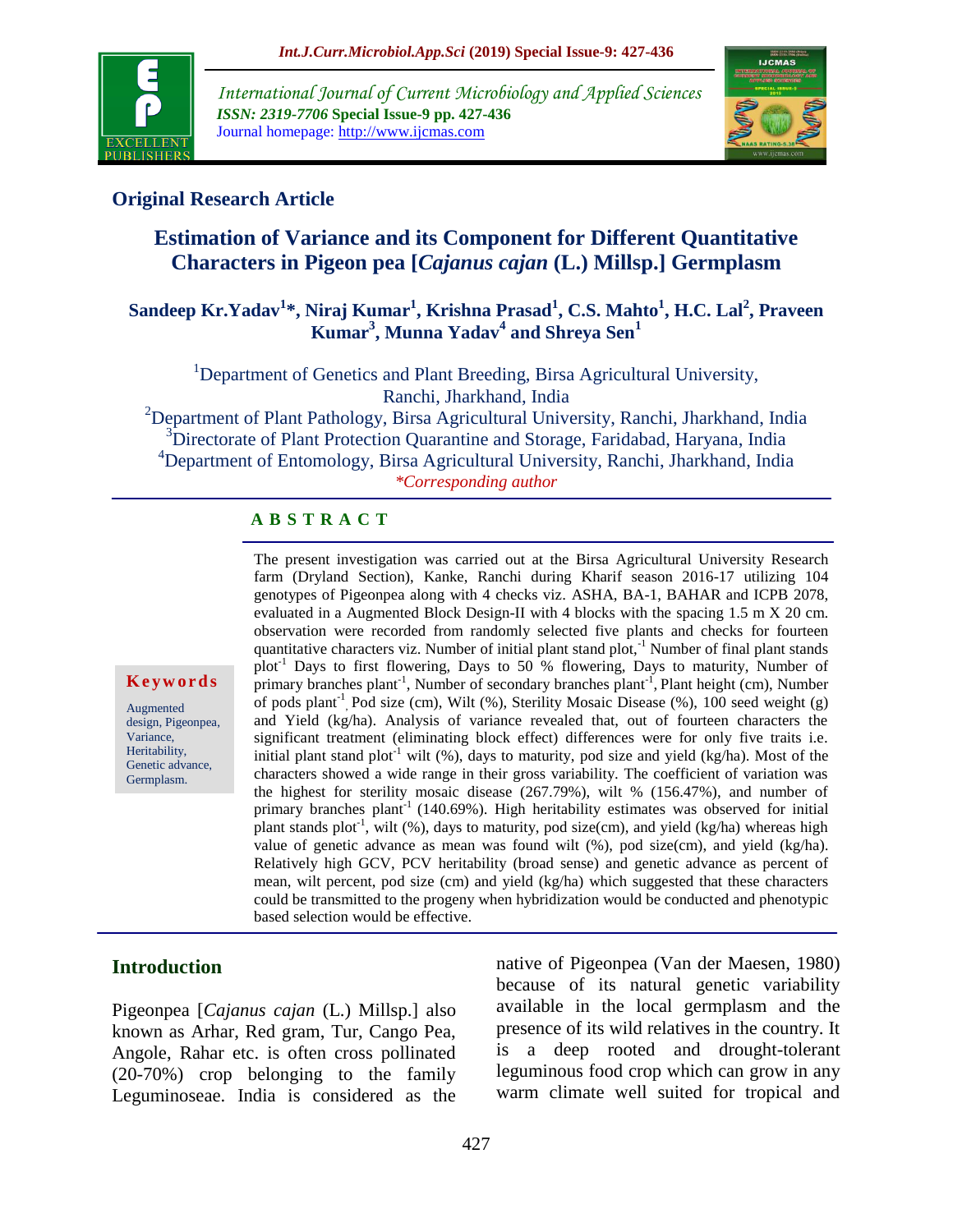sub-tropical regions. In India, Pigeonpea is second most important pulse crop after Chickpea (Sodavadiya *et al.,* 2009 and Vijayalakshmi *et al.,* 2013) and is the world's largest pigeon pea producer accounting for 90 per cent of the world production (Rangare *et al.,* 2013). In India, Pigeonpea is grown in 5.13 million ha area with the production and productivity of 4.23 million tonnes and 824 kg/ha respectively (Anon, 2016-17). In Jharkhand, Pigeonpea area, production and productivity occupies about 193.7 thousand ha, 202.0 thousand tonnes and 1045 kg/ha respectively (Anon, 2016-17). Pigeon pea is highly proteinaceous 18-29 % which is about three times the value found in cereals (Techale *et al.,* 2013). It has been recognized as a good source of vegetarian protein particularly in the developing countries where majority of the population depends on the low priced vegetarian foods. The productivity of Pigeonpea is constant since last decades, which is mainly due to lack of high yielding variety grown in the region and also because of susceptibility of biotic (Pod borer and wilt) and abiotic (Drought and acidity) stresses. The wild relatives of cultivated species are important source of genetic variability for various desired agronomic traits including seed quality, resistance to various biotic and abiotic stresses. Utilization of crop wild relatives in Pigeonpea improvement is generally envisaged from its secondary pool. Systematic study and characterization of germplasm is not only important for utilizing the appropriate attribute based donors, but also essential in the present era for protecting the unique Pigeonpea genotypes.

### **Materials and Methods**

A total of 104 genotypes of Pigeonpea along with 4 checks viz; ASHA, BA-1, BAHAR and ICPB 2078 were evaluated in a Augmented Block Design-II with 4 blocks with a spacing of 1.5 m X 20 cm at the Birsa

Agricultural University Research farm (Dryland Section), Kanke, Ranchi during Kharif season 2016-17. Observation was recorded from five random selected plants and checks for 14 quantitative characters viz. Number of initial plant stand plot, $^{-1}$  Number of final plant stands  $plot^{-1}$ . Days to first flowering, Days to 50 % flowering, Days to maturity, Number of primary branches plant-<sup>1,</sup> Number of secondary branches plant<sup>-1</sup>, Plant height (cm), Number of pods plant<sup>-1</sup>, Pod size (cm), Wilt (%), Sterility Mosaic Disease (%),100 seed weight (gm) and Yield (kg/ha) selected plants for quantitative characters. The data recorded was subjected to analysis of variance for Augmented Randomized Block Design (Federer, 1956), genotypic variance and phenotypic variance (Nadarajan and Gunasekaran, 2005), Genotypic Coefficient of variation, Phenotypic Coefficient of variation, Heritability (Singh and Choudhary, 1977) and genetic advance (Johnson *et al.,* 1955).

## **Results and Discussion**

Analysis of variance revealed that, out of fourteen characters the significant treatment (eliminating block effect) differences were for only five traits i.e. initial plant stand  $plot^{-1}$ wilt (%), days to maturity, pod size and yield (kg/ha). The check's mean sum of square value was found significant for days to maturity while block's mean sum of square was found significant for six traits whereas, the mean sum of square due to check versus varieties were found to be significant for only two characters (Table 1).

As indicated in Table-2, most of the characters showed a wide range in their gross variability. These characters were grain yield (18.94-1813.04) kg/ha, number of pods plant<sup>-1</sup> (0.68-177.43), plant height  $(81.67 -$ 183.57) cm, wilt% (-2.88-72.11), number of secondary branches  $plant^{-1}$  (5.85-44.50), days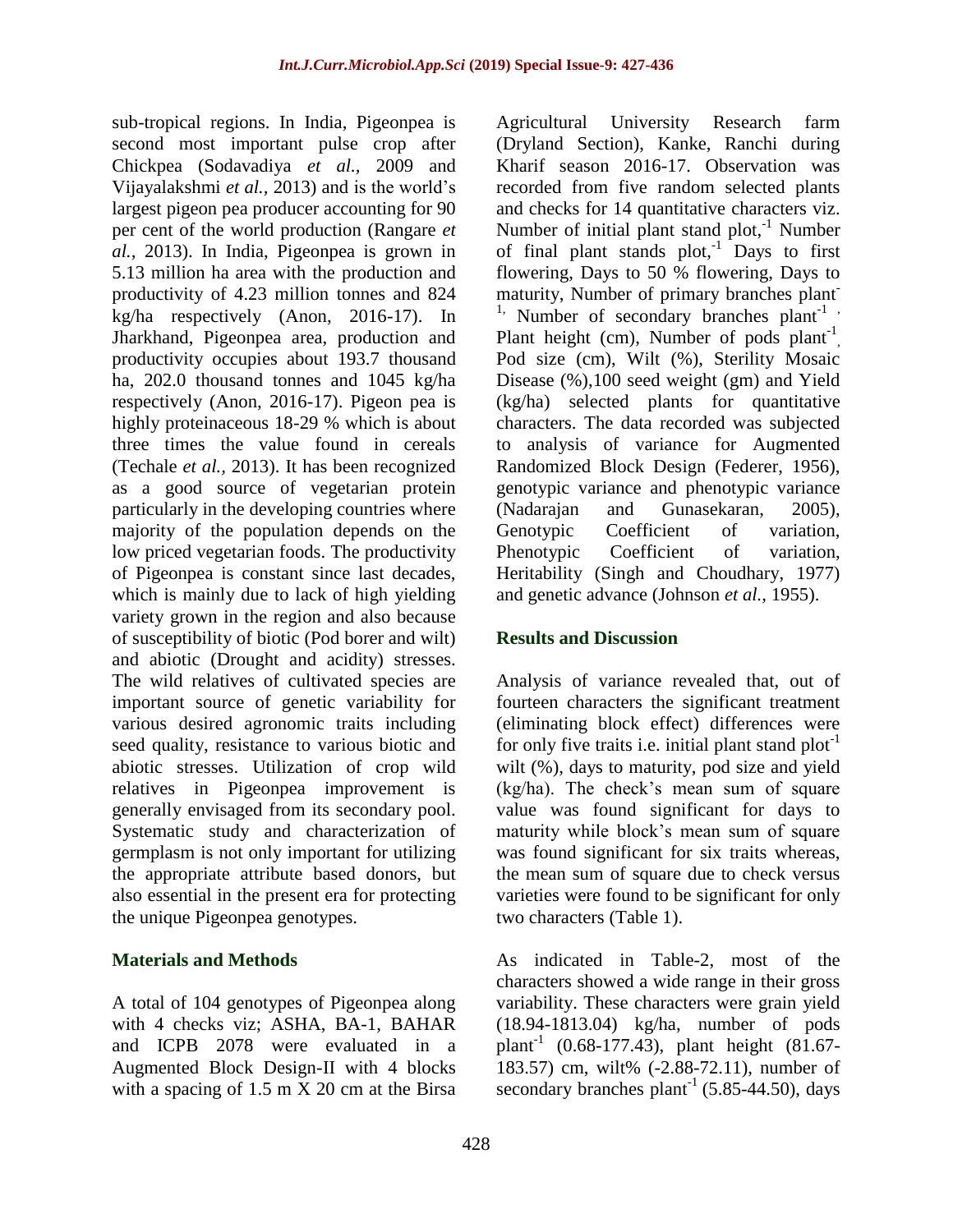to first flowering (77.56-111.31), days to 50% flowering (87.75-121.00) and number of primary branches plant<sup>-1</sup>  $(-2.91-24.23)$ .However, pod size (0, 03-6.75) cm, initial plant stand  $plot^{-1}$  (13.12-21.37) and 100 seed weight (-0.05-11.54) gm showed lowest range of variability.

The coefficient of variation was the highest for sterility mosaic disease (267.79%), wilt % (156.47%), and number of primary branches  $plant^{-1}(140.69\%)$ . The lowest coefficient of variation was shown by the character, pod size (1.66%), days to maturity (1.77%), initial plant stand per plot(6.60%), days to 50% flowering (7.58%) and followed by 100 seed weight (8.51%).

The genetic coefficient of variation (table 3) provides a measure to compare the genetic variability present among the various quantitative traits.The genotypic coefficient of variation for different quantitative character ranged from (2.60) days to maturity to (267.00) for wilt. The characters namely, pod size (35.05) and grain yield (18.56) also recorded high value of phenotypic coefficient of variation. The other characters, initial plant stands  $plot^{-1}$  gave moderate to low values of phenotypic coefficient of variation.

Similar results obtained by Islam *et al.,*  (1985), Nimbalkar (2000), Basir *et al.,*  (2001), Saukat *et al., (*2002) and Kumar *et al.,* (2014) who observed low value of GCV and PCV for days to maturity Prashant *et al.,*  (1990), Kavita and Reddy (2002), Saukat *et al.,* (2002), Sandhu and Mandal (1989), Singh *et al.,* (2000), Kumar *et al.,* (2010) who observed moderate GCV and PCV of grain yield in Pigeonpea.

High heritability estimates was observed for initial plant stands  $plot^{-1}$ , wilt(%), days to maturity, pod size(cm), and yield  $(kg/ha)$ which is clearly indicate that these characters were least influence by environment. The

results are in accordance with reports of earlier work reported by, Manyasa *et al.,* (2007), Singh *et al.,* (2009), Khan *et al., (*2011), Sharma *et al.,* (2012), Chetukuri *et al.,* (2013), Mustaq and Saleem (2013), Shuney *et al.,* (2013), Rangare *et al.,* (2013) and Patel *et al.,* (2014) for days to maturity, Dasgupta *et al.,* (1992), Tripathi *et al.,* (1998), Kumar *et al.,* (1999), Altinbas *et al.,* (2002), Sable *et al.,* (2003), Durga *et al.,* (2007), Canci *et al.,* (2007), Vange and Moses (2009), Khan *et al., (*2011), Mustaq and Saleem (2013), Birhan *et al.,* (2013), Saroj *et al.,* (2013), Shuney *et al.,* (2013), Rangare *et al.,* (2013), Patel *et al.,* (2014), Priyanka *et al.,* (2016) and Sharma *et al.,* (2017) for Yield.

From the study of genetic advance as per cent of mean for different characters, it was observed that the high value of genetic advance as mean was found wilt (%), pod size (cm), and yield (kg/ha). Moderate value of genetic advance was found for initial plant stands plot<sup>-1</sup> and low value was found for days to maturity. The above results indicated that the characters wilt (%), pod size and yield show high heritability coupled high genetic advance as percent of mean due to predominance of the additive gene action. Therefore, selection may be effective for further improvement of these traits. These results are in agreement with the findings reported by, Dasgupta *et al.,* (1992),Kumar *et al.,* (1999), Basavarajaijah *et al., (*2000), Durga *et al.,* (2007), Vange and Moses (2009), Birhan *et al.,* (2013), Saroj *et al.,*  (2013), Shuney *et al., (*2013), Rangare *et al.,*  (2013), Priyanka *et al.,* (2016), and Sharma *et al.,* (2017). The characters like initial plant stands per plot and days to maturity exhibit high heritability coupled with moderate to low genetic advance as percent of mean, suggesting predominance of non-additive gene action in the inheritance of these characters; in this case selection may not be effective.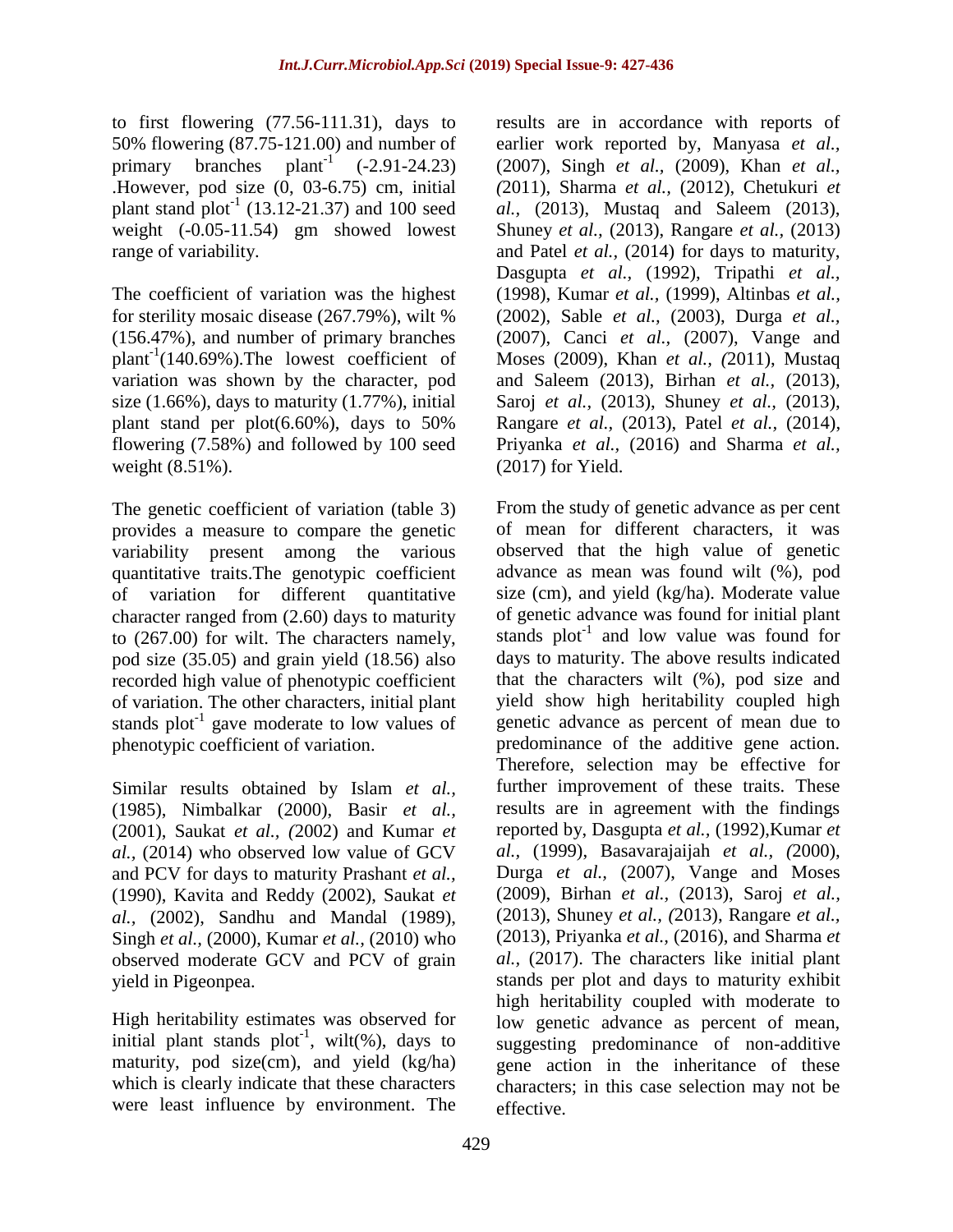| <b>Source of variation</b>           | DF             | <b>Initial</b><br>plant<br>stands<br>$plot-1(No.)$ | Days to<br>first<br>flowering | Days to<br>50 %<br>flowering | No. of Pr.<br><b>Branches</b><br>$plan-1$ | No. of Sec.<br><b>branches</b><br>Plant <sup>1</sup> | <b>Plant</b><br>Height<br>(cm) | Days to<br><b>Maturity</b> |
|--------------------------------------|----------------|----------------------------------------------------|-------------------------------|------------------------------|-------------------------------------------|------------------------------------------------------|--------------------------------|----------------------------|
| <b>Block(Ignoring Treatment)</b>     | 3              | 18.14**                                            | 127.32                        | 126.36                       | 43.55                                     | 18.46                                                | 2169.96**                      | 98.05**                    |
| <b>Treatment (Eliminating Block)</b> | 107            | $3.33*$                                            | 23.21                         | 24.41                        | 25.87                                     | 27.73                                                | 331.82                         | 140.23**                   |
| <b>Entries(Ignoring Block)</b>       | 107            | 3.63                                               | 23.18                         | 24.53                        | 15.83                                     | 17.60                                                | 390.73                         | $142.67**$                 |
| <b>Checks</b>                        | $\overline{3}$ | 1.75                                               | 119.89                        | 152.33                       | 390.69                                    | 415.20                                               | 240.15                         | 2953.50**                  |
| <b>Varieties</b>                     | 103            | 3.72                                               | 20.59                         | 21.04                        | 1.90                                      | 2.67                                                 | 393.38                         | 37.72*                     |
| <b>Checks vs. Varieties</b>          | 1              | 0.01                                               | 0.11                          | 0.28                         | 326.30                                    | 362.44                                               | 569.68                         | 2520.00**                  |
| <b>Error</b>                         | 9              | 1.36                                               | 61.50                         | 59.94                        | 417.94                                    | 418.16                                               | 188.49                         | 111.89                     |
| <b>Block(Ignoring Treatment)</b>     | DF             | No. of<br>Pods                                     | Wilt                          | <b>Sterility</b><br>mosaic   | Final<br>plant stands                     | Pod                                                  | 100seed<br>weight              | <b>Yield</b><br>(kg/ha)    |
|                                      |                | $plant-1$                                          | (%)                           | disease $(\% )$              | $plot^{-1}(No.)$                          | size<br>(cm)                                         | (g)                            |                            |
| <b>Treatment (Eliminating Block)</b> | 3              | 869.69                                             | 217.72**                      | 31.56                        | 5.75                                      | 14.39**                                              | $4.76**$                       | 1081101.64**               |
| <b>Entries(Ignoring Block)</b>       | 107            | 381.93                                             | 68.29*                        | 14.91                        | 4.94                                      | $4.09**$                                             | 1.28                           | 33845.32*                  |
| <b>Checks</b>                        | 107            | 400.90                                             | 73.44*                        | 15.61                        | 4.97                                      | $4.46**$                                             | 1.41                           | 36771.50*                  |
| <b>Varieties</b>                     | 3              | 125.77                                             | 37.07                         | 6.79                         | 3.72                                      | 2.30                                                 | 0.35                           | 13919.21                   |
| <b>Checks vs. Varieties</b>          | 103            | 412.80                                             | 75.19*                        | 16.01                        | 5.05                                      | $4.45**$                                             | 1.44                           | 37709.93*                  |
| <b>Error</b>                         | 1              | 0.70                                               | 2.18                          | 0.02                         | 0.09                                      | $11.84**$                                            | 0.79                           | 8669.66                    |

**Table.1** Mean Sum of Squares of Analysis of Variance (ANOVA) for fourteen quantitative traits of Pigeonpea genotypes

\*Significant at 5%, \*\*Significant at 1%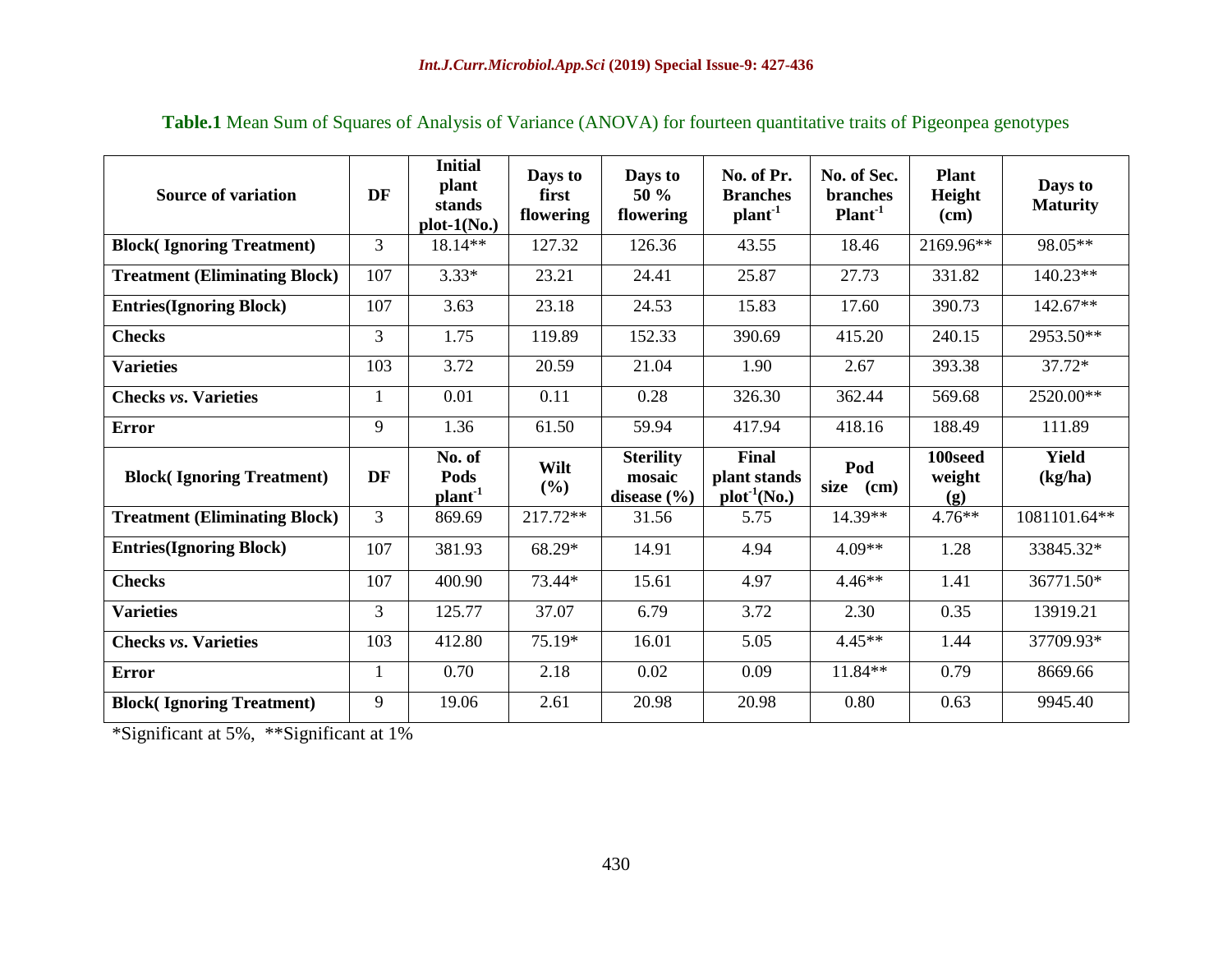| SI.            | <b>Characters</b>                     | Range         |                 | <b>Mean</b> | $S.Em(\pm)$ | CV(%)  | CD at $5\%$ |  |
|----------------|---------------------------------------|---------------|-----------------|-------------|-------------|--------|-------------|--|
| No.            |                                       | Lowest        | <b>Highest</b>  |             |             |        |             |  |
| 1              | Initial plant stand $plot^{-1} (No.)$ | 13.12(15.0)   | 21.37(20)       | 17.65       | 0.58        | 6.60   | 1.86        |  |
| $\overline{2}$ | Days to first flowering               | 77.56(85.0)   | 111.31(125.0)   | 91.97       | 3.92        | 8.52   | 12.53       |  |
| $\mathbf{3}$   | Days to 50 % flowering                | 87.75(97.0)   | 121.00(136.0)   | 102.10      | 3.87        | 7.58   | 12.37       |  |
| 4              | No. of primary branches               | $-2.91(11.0)$ | 24.23(18.0)     | 14.53       | 10.22       | 140.69 | 32.67       |  |
| 5              | No. of secondary branches             | 5.85(20.0)    | 44.50(28.0)     | 24.13       | 10.22       | 84.74  | 32.67       |  |
| 6              | Plant height(cm)                      | 81.67(86.0)   | 183.57(227.0)   | 139.30      | 6.86        | 9.85   | 21.94       |  |
| $\overline{7}$ | Days to maturity                      | 181.00(181.0) | 247.00(248.0)   | 194.01      | 1.72        | 1.77   | 5.51        |  |
| 8              | No. of pods $plant^{-1}$              | 0.68(25.0)    | 177.43(184.0)   | 135.01      | 9.05        | 13.40  | 28.92       |  |
| 9 <sup>°</sup> | Wilt $(\% )$                          | $-2.88(0.0)$  | 72.11(75.0)     | 2.79        | 2.18        | 156.47 | 6.97        |  |
| 10             | Sterility mosaic disease (%)          | $-1.19(0.0)$  | 23.80(25.0)     | 1.71        | 2.28        | 267.79 | 7.31        |  |
| 11             | Final plant stand $plot^{-1}$ (No.)   | 5.56(15.0)    | 21.06(20)       | 17.14       | 0.80        | 9.42   | 2.58        |  |
| 12             | Pod Size $({cm})$                     | 0.03(4.0)     | 6.76(7.0)       | 5.42        | 0.45        | 1.66   | 1.44        |  |
| 13             | 100 Seed weight $(g)$                 | $-0.05(8.0)$  | 11.54(11.3)     | 9.32        | 0.39        | 8.51   | 1.26        |  |
| 14             | Yield (kg/ha)                         | 18.94(90.0)   | 1813.04(1833.0) | 893.29      | 49.86       | 11.16  | 159.36      |  |

# **Table.2** Estimation and original value of range and grand mean for fourteen quantitative traits of Pigeonpea genotypes

S.E m **(±):** Standard Error of Mean

C.V: Coefficient of Variation

C.D: Critical Difference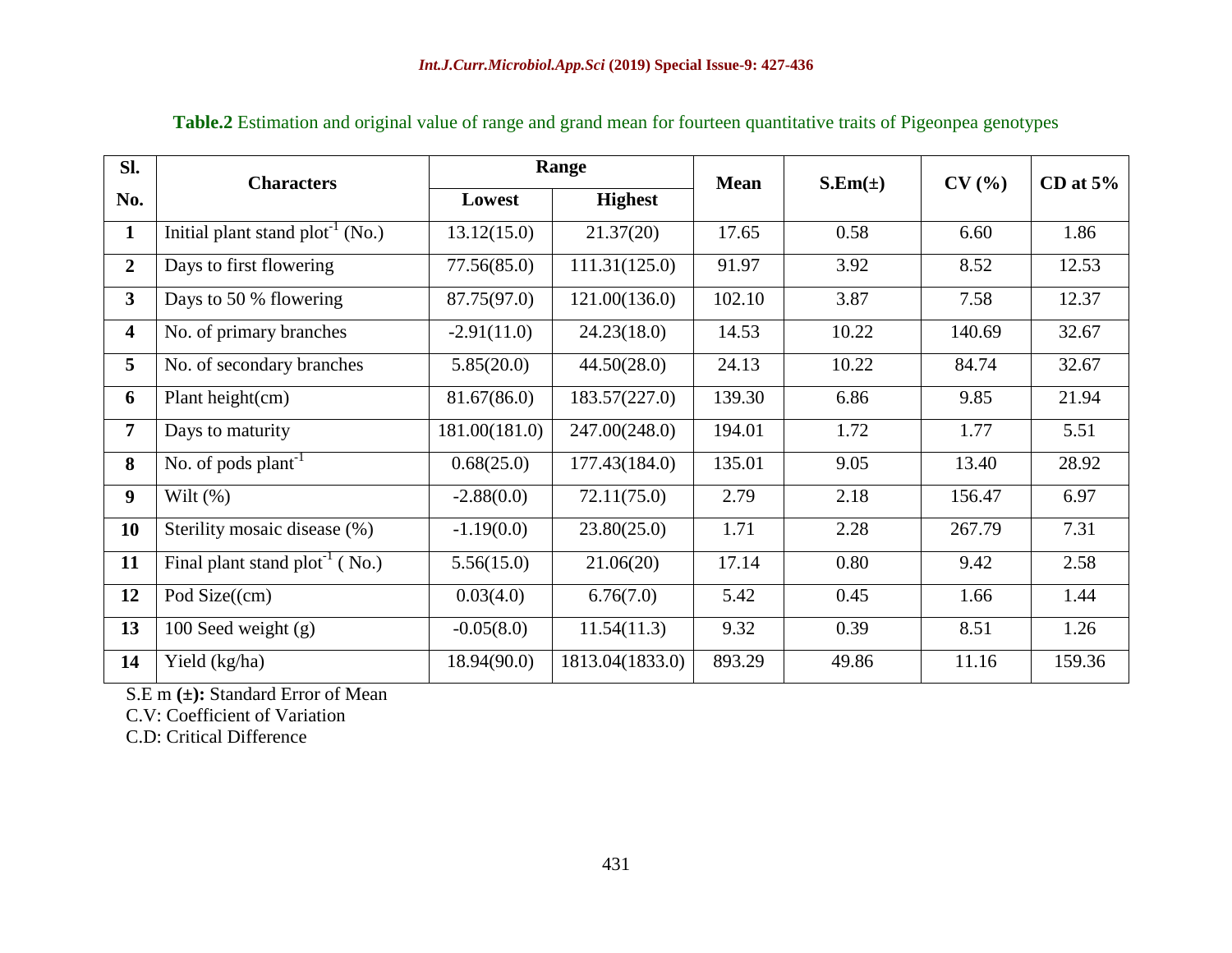| <b>Sl. No.</b> | <b>Characters</b>                       | <b>Phenotypic</b><br>variance<br>$(\sigma \quad P)$ | Genotypic<br>variance<br>$(\sigma$ G) | <b>Error</b><br>variance<br>$(\sigma$ E) | GCV<br>$\left( \frac{0}{0} \right)$ | <b>PCV</b><br>$\frac{1}{2}$ | h <sup>2</sup><br>$(\%)$ | <b>GA</b><br>$(\%)$ |
|----------------|-----------------------------------------|-----------------------------------------------------|---------------------------------------|------------------------------------------|-------------------------------------|-----------------------------|--------------------------|---------------------|
| 1.             | Initial plant stands plot <sup>-1</sup> | 3.69                                                | 2.33                                  | 1.36                                     | 8.61                                | 10.87                       | 63.14                    | 14.16               |
| 2.             | Wilt $(\% )$                            | 74.65                                               | 55.59                                 | 19.06                                    | 267.02                              | 309.00                      | 74.46                    | 472                 |
| 3.             | Days to maturity                        | 37.47                                               | 25.58                                 | 11.89                                    | 2.60                                | 3.15                        | 68.26                    | 4.41                |
| 4.             | Pod Size(cm)                            | 4.41                                                | 3.61                                  | 0.80                                     | 35.05                               | 38.74                       | 81.85                    | 64.45               |
| 5.             | Yield (Kg/ha)                           | 37442.91                                            | 27497.51                              | 9945.40                                  | 18.56                               | 21.66                       | 73.43                    | 32.57               |

### Table.3 Genetic estimates for only five quantitative traits

GCV: Genotypic Coefficient of Variation, PCV: Phenotypic Coefficient of Variation, h<sup>2</sup>: Heritability, GA: Genetic Advance

#### **Table.4** Promising genotypes identified for different quantitative characters in Pigeonpea

| S.             | Different quantitative characters |                |                          |               |                          |                 |                          |               |                          |                |
|----------------|-----------------------------------|----------------|--------------------------|---------------|--------------------------|-----------------|--------------------------|---------------|--------------------------|----------------|
| N <sub>0</sub> | DF                                | <b>DFF</b>     | <b>DM</b>                | <b>PB</b>     | <b>PH</b>                | <b>PPP</b>      | W                        | <b>SMD</b>    | <b>100 SW</b>            | Y              |
|                |                                   |                |                          |               | <b>ICPB2051</b>          | <b>ICPB2051</b> |                          |               |                          |                |
| $\overline{2}$ |                                   |                | <b>WRG220</b>            |               | $\overline{\phantom{a}}$ |                 | $\overline{\phantom{a}}$ | <b>WRG220</b> | $\overline{\phantom{a}}$ | <b>WRG220</b>  |
| 3              | CRG2012-<br>30                    | CRG2012-<br>30 |                          |               |                          |                 |                          |               |                          |                |
| $\overline{4}$ |                                   |                |                          |               |                          | <b>WRG204</b>   |                          |               |                          | <b>WRG204</b>  |
| 5              |                                   |                | $\overline{\phantom{a}}$ | <b>WRG293</b> |                          |                 | $\overline{\phantom{0}}$ |               |                          | <b>WRG293</b>  |
| 6              |                                   |                | <b>WRG260</b>            |               |                          |                 | <b>WRG260</b>            | <b>WRG260</b> |                          |                |
| $\overline{7}$ |                                   |                |                          |               |                          |                 | <b>WRG283</b>            | <b>WRG283</b> |                          |                |
| 8              |                                   |                |                          | RVSA07-<br>12 |                          |                 | RVSA07-<br>12            |               |                          |                |
| 9              |                                   |                | <b>WRG197</b>            | <b>WRG197</b> |                          | <b>WRG197</b>   | $\overline{\phantom{a}}$ |               |                          |                |
| 10             | <b>BSMR243</b>                    | <b>BSMR243</b> | $\overline{\phantom{0}}$ |               |                          | <b>BSMR243</b>  |                          |               |                          | <b>BSMR243</b> |
| 11             |                                   |                | $\overline{\phantom{a}}$ |               | <b>ICP7035</b>           |                 |                          |               | <b>ICP7035</b>           |                |
| 12             |                                   |                |                          |               |                          |                 | RVSA-9                   | RVSA-9        |                          |                |

DF-Days to first flowering, DFF-Days to 50 % flowering, DM-Days to maturity, PB-Primary branches, PH-Plant height,

PPP-Pods Plant<sup>-1</sup>, W-Wilt, SMD-Sterility Mosaic Disease, 100 SW-100 seed weight and Y-Yield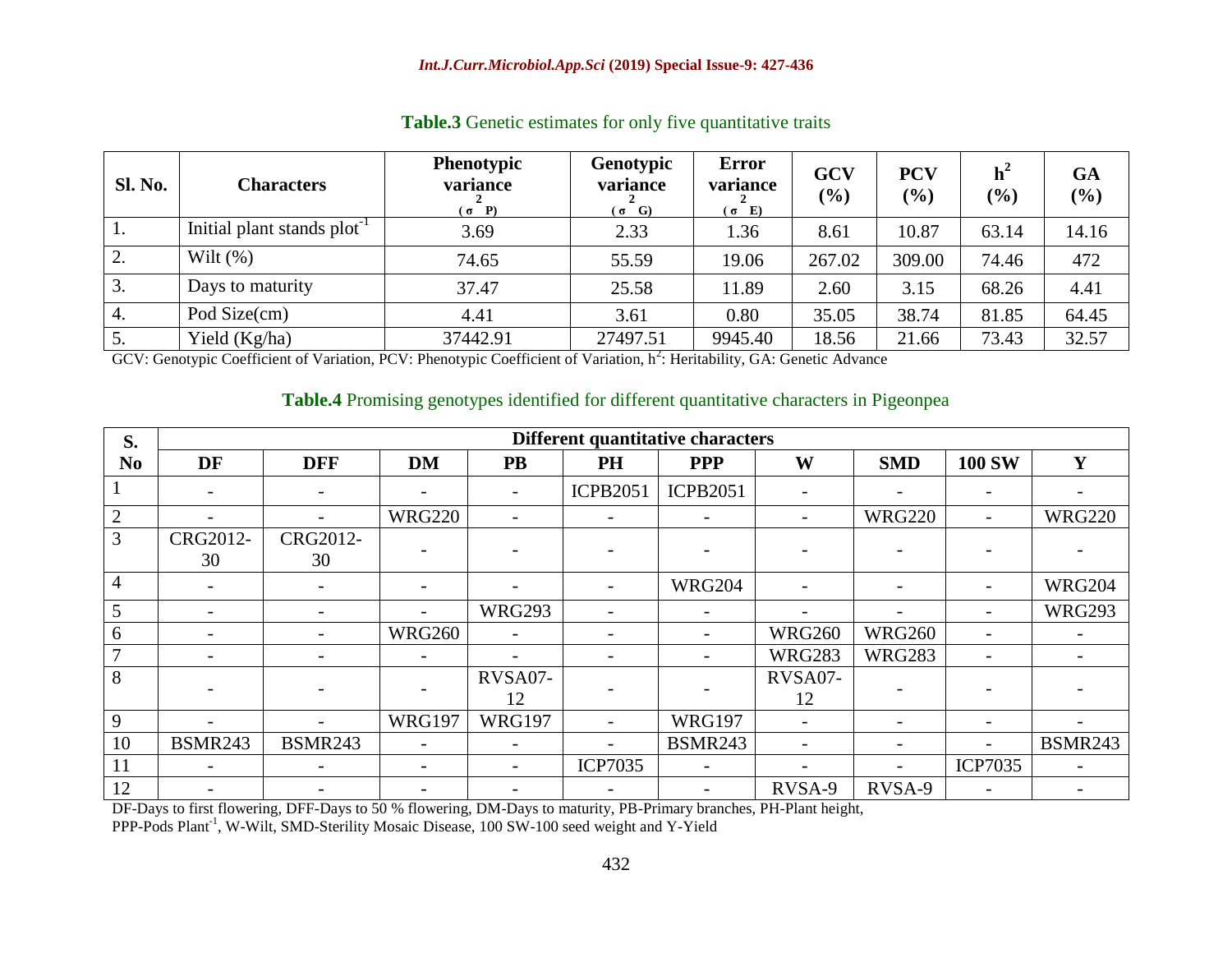Relatively high GCV, PCV heritability (broad sense) and genetic advance as percent of mean, wilt percent, pod size(cm) and yield(kg/ha) suggested these characters could be transmitted to the progeny when hybridization would be conducted and phenotypic based selection would be effective.

In conclusion, the knowledge of variability for various quantitative characters will provide an estimate in formulating sound breeding programme and will also help breeder in selection of suitable parent for future breeding programme.The result revealed that relatively high GCV, PCV heritability(broad sense) and genetic advance as percent of mean was observed for wilt percent, pod size(cm) and yield (kg/ha), which suggested that these characters could be transmitted to the progeny when hybridization would be conducted and selection based on phenotypic would be effective. Thus selection for these traits would be advantageous for future improvement in Pigeonpea. Five promising genotypes of Pigeonpea (table 4) were selected as donor for multiple traits for utilization in hybridization programme or may be directly used if found stable. High number of pods plant-1 were observed for the early ICPB 2051,WRG 204,WRG 197 and BSMR 243, while the genotypes WRG 220, WRG 204, WRG 293 and BSMR 243 were good as far as seed yield plant is concerned. Low incidence of wilt and sterility Mosaic Disease was recorded for the entry, WRG 260,WRG283,and RVSA-9.These genotypes can be used for hybridization programme for disease resistant . From the table 4 it may be concluded that the genotypes WRG 204, WRG260, WRG220, WRG197 and BSMR 243 were identified as good performance for most of the yield attributing traits and hence may be used for further breeding programme.

### **References**

- Altinbas, M. (2002). Genotypic variability and adaptability for seed yield, biological yield and seed size in winter chickpea. *Uuinversitesiziraat Fakultesi dergisi*., 39(1) 25-32.
- Anonymous (2016-17). All India area, production and yield of total pulses 2016-17. *Ministry of Agriculture, Govt. of India*, 11349.
- Anonymous (2016-17). Jharkhand, area, production and productivity of Pigeonpea. *Indian Institute of Pulse Res. Kanpur (UP).*
- Basavarajaiah, D., Gowda, M.B., Lohithaswa, H.C. and Kulkarni, R.S. (2000). Assessment of pigeonpea germplasm and isolation of elite genotypes for Karnataka. *Crop Res. (Hisar)*; 20(3) : 444-448.
- Bashir, K., Hussain ,T.,Fatima T., Lati Z., Mehdi S.K . and Rizaudin S. (2001) . Field evaluation and risk assessment of transgenic indica basmati rice. *Molecular Breeding*, 13(4): 301-312.
- Birhan, T., Habtamu, Z., Amsalu, A., Tilahun, A., and Chemeda, A. (2013). Genetic variability, heritability and genetic advance in early maturing pigeon pea (*Cajanus cajan* L.) Genotypes. *World J. of Agric Sci*; 1(7): 241-247.
- Canci, H., Yildirim, T. and Toker, C. (2007) Estimates of broad-sense heritability for yield and yield criteria in chickpea (*Cicer arietinum* L.). *Turkish J. of Field Crops*, 12(1): 1-7.
- Chetukuri, A., Vijayalakshmi, P., Bhargavi, V., Kumar, P., Sreelaxmi, A. and Siddiq, E.A. (2013). Correlation, Variability and Heritability in Pigeon Pea. *Adv. Biores*., 4(2): 129-134.
- Dasgupta, T., Islam, M.Q. and Gayen, P. (1992). Genetic variability and analysis of yield components in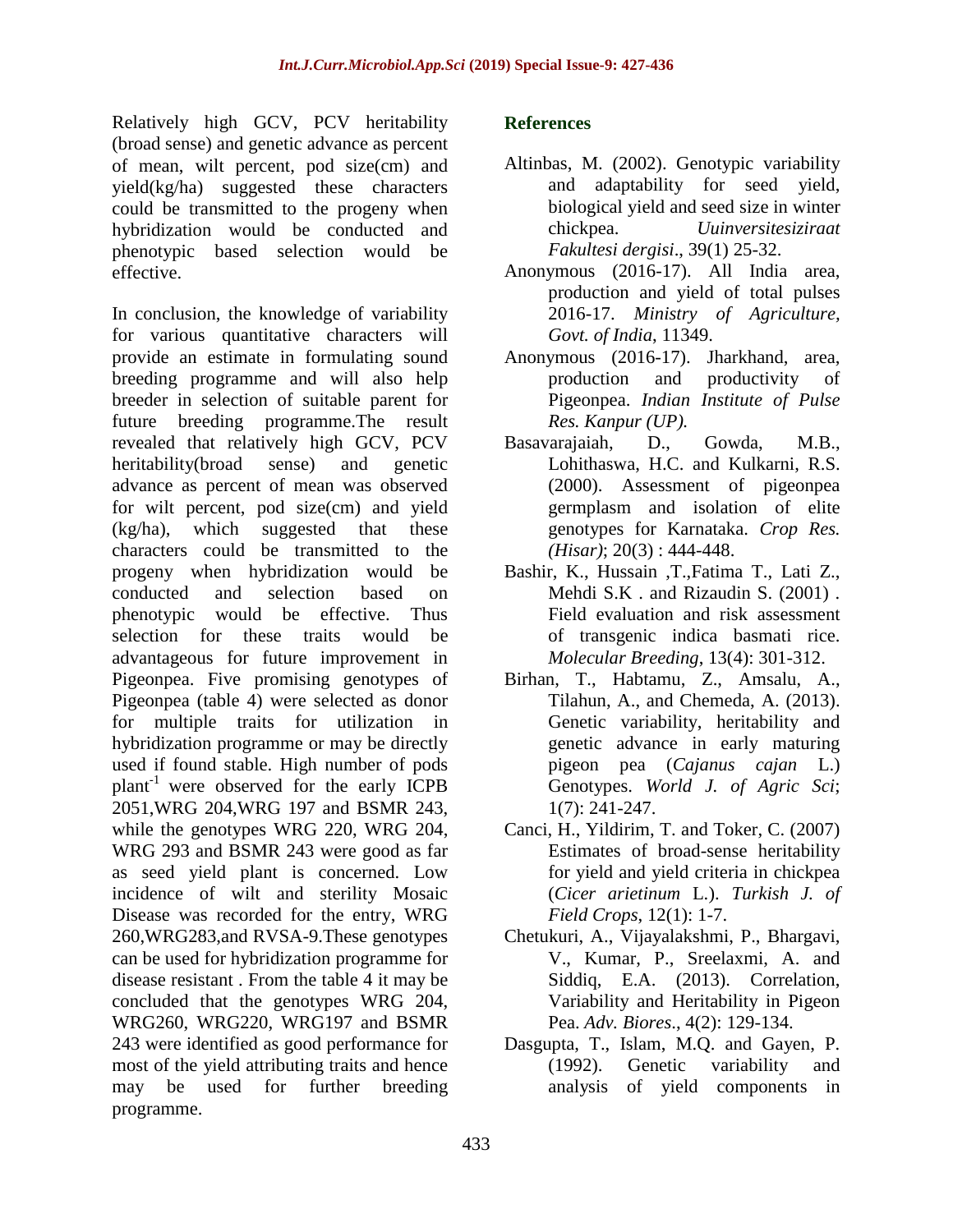chickpea. *Annals of Agric. Res*., 13(2): 157-160.

- Durga, K.K., Murthy. S.S.S.N., Rao, Y.K. and Reddy, M.V.(2007). Genetic studies on yield and yield components of chickpea. *Agric. Sci. Digest*, 27(3) 201-203.
- Federer, W.T. (1956). Augmented designs. *Hawiian Planters Records*, 55: 191- 207.
- Islam, M.Q., Kaul, A.K. and Begum, K. (1985). Suitability of chickpea varieties for sowing late in Bangladesh. *Indian J. Agric. Sci*., 55(4): 228-232.
- Johanson, H.W.; Robinson, H.F. and Comstock, R.E. (1955). Estimate of genetic environmental variability in soybean. *Agron. J.,* 47: 314-318.
- Kavita, S. and Reddy, N. and Sree Rama (2002). Variability, heritability and genetic advance of some important traits in rice (*Oryaza sativa* L.). *The Andhra Agric. J.*, 49(3&4): 222-224.
- Khan Rozina, Farhatullah Khan Hamayoon (2011). Dissection of Genetic variability and Heritability estimates of chickpea germplasm for various Morphological Markers and Quantitative Traits , Sarhad .*J. of Agric* 1(27).
- Kumar, S., Kerkhi, S.A., Sirohi, A. and Chand, P. (2010). Studies on genetic variability, heritability and character association in induced mutants of mung bean *(Vigna radiata* L. Wilczek). *Prog. Agric. Journal.,*  10(2): 365-367.
- Kumar, Sanjeev, S., Kumar, S., Singh, S., Elanchezhian, R., and Shivani,. (2014). Studies on Genetic variability and inter-relationship among yield contributing characters in pigeonpea grown under rainfed lowland of eastern region of India*, J. of Food Legumes* 27(2):104-107.
- Kumar, V., Kar, C.S. and Sharma, P.C. (1999). Variability correlation and path coefficient analysis in chickpea (*Cicer arietinum* L.). *Environment and Ecology*., 17(4): 936-993.
- Manyasa, E. O., Silim, S. N., Christiansen, J. L and Githiri, S.M. (2007). Diversity in Tanzanian Pigeonpea [*Cajanus cajan* (L.) Millsp.] landraces. *Acta Horticulturae (ISHS).* 752: 169- 174.
- Manyasa, E.O., Silim, S.N., Githiri, S.M., Christiansen, J.L. (2007). Diversity in Tanzanian pigeonpea [*Cajanus cajan*  (L.) Millsp.] landraces and their response to environments, *Genet Resour Crop Evol*., 55: 379–387.
- Mustaq, M.A, Dr. Salim, M.(2013). Estimation of Genetic variability and Path analysis of grain Yield and its component in Chickpea, *International J. of Scientific an Engineering Res.*,  $4(1): 1-6.$
- Nadarajan, N. and Gunasekaran, M. (2005). Quantitative genetics and biometrical techniques in plant breeding. Kalyani Pub, Ludhiana. Pp. 16-54.
- Nimbalkar, R.D. (2000). Genetic variability and heritability studies and scope for improvement in chickpea. *J. Maharastra Agric. Univ*., 20(1) : 109- 110.
- Patel, R.V., Patil, S.S., Patel, S.R. and Jadhav, B.D.(2014). Genetic Variability and Character Association in Blackgram [*Vigna mungo (L.)* Hepper] during Summer, *Trends in Biosciences 7(23): 3795-3798.*
- Priyanka, P., Rangaiah, S., and Showkath babu B. M. (2016) Genetic variability estimates of quantitative and qualitative traits in black gram, *International J. of Agric. Sci.*, 8(40): 1821-1824.
- Prashanti, L.; Reddy ,M.V.(1990). Genetic Variability, character association and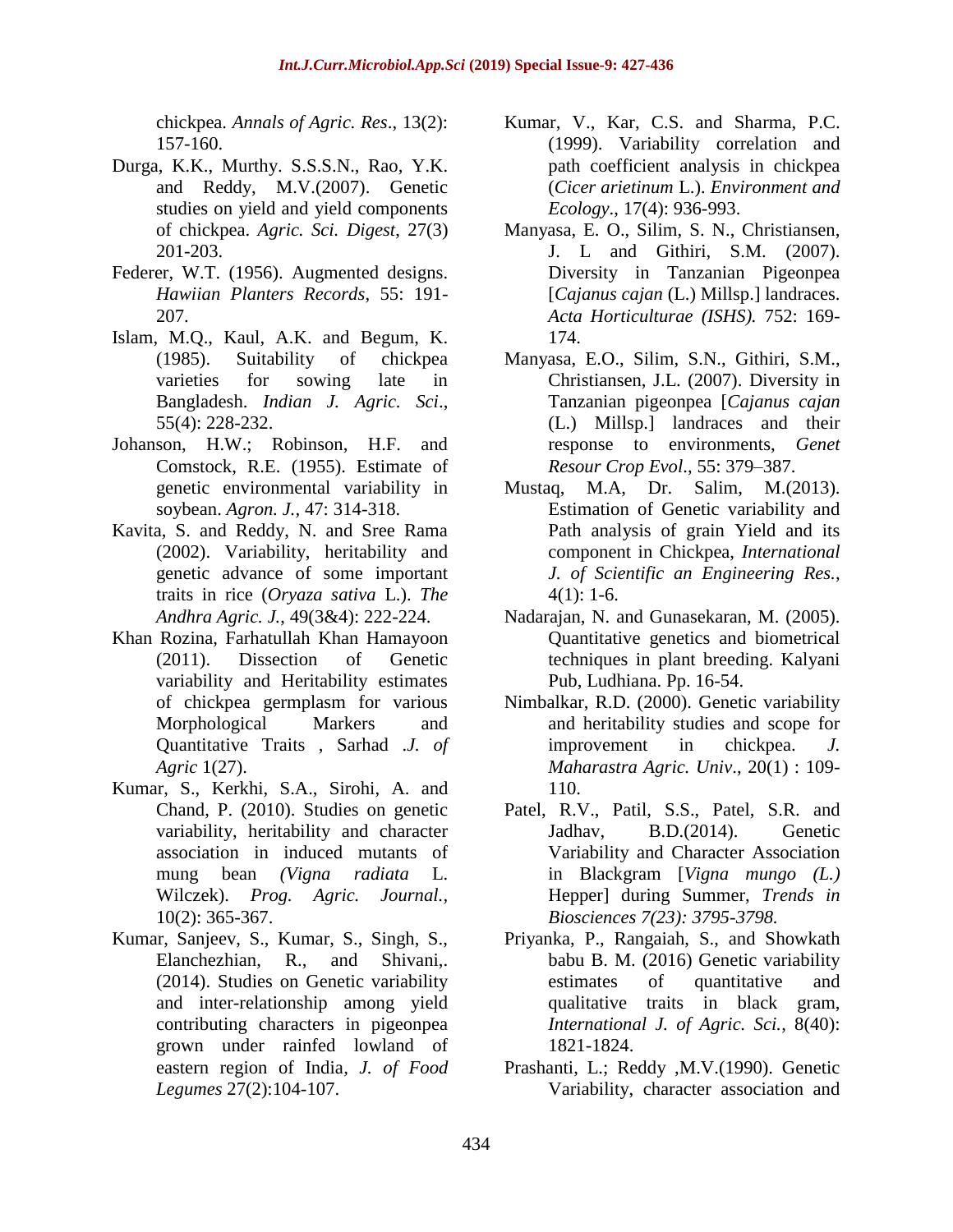path coefficient of quantitative traits in hybrid population of Groundnut (*Arachis hypogaea* L.). *J. of Res. APAU*. 18(2): 135-137.

- Rangare, N.R., Reddy, G.E. and Kumar, S.R. (2013). Study of heritability, genetic advance and variability for yield contributing characters in pigeonpea (*Cajanus cajan* L. Millspaugh). *Trends in Biosciences*; 6(5): 660-662
- Sable., N.H., Narkhede, M.N., Warkode, M.N. and Lande, G.K. (2003). Genetic parameters and selection indices in chickpea. *Indian J. of Pulses Res.,* 16(1): 10-11.
- Sandhu, S.K. and Mandal, A.K (1989). Genetic variability and character association in chickpea (*Cicer arietinum* L.). *Genetika –Beograd*., 21(2): 135-139.
- Saroj, S. K., Singh, M. N., Kumar, R., Singh, T. and Singh, M.K.(2013). Genetic variability, correlation and path analysis for yield attributes in Pigeonpea. *International quarterly J. of life sci.,* 8 (3): 941-944.
- Sharma Mahesh, Sharma, P.P., Sharma Hemlata and Ram Meghawal Deva (2017). Genetic variability in cowpea [*Vigna unguiculata* (L.)Walp.] Germplasm lines. *J. of Pharmacognosy and Phytochemistry;* 6(4): 1384-1387.
- Sharma, R., Gangwar, R.K., and Yadav, V. (2012). A study on Genetic Variability and Correlation in Pigeon Pea [*Cajanus cajan* (L.) Millsp.]. *International J. Sci. Res.* 2319-7064.
- Shaukat, Ali, Maher, A.B., Anwar, M. and Haqqoni, A.M. (2002). Exploitation of genetic vatriability for grain yield improvement in chickpea .*International J. of Agric. Bio*., 4(1): 148-149.
- Shuny, V., Chaturvedi, H. P., Changkija, S. and Singh, J. (2013). Genetic Variability in Pigeon pea [*Cajanus cajan (L) Millsp.*] Genotypes of Nagaland. *Indian Res. J. Genet. & Biotech.* 5(3): 165-171.
- Singh, R.K. and Choudhary, B.D. (1977). The order effects in double-cross hybrids. *Crop Improv.*, 4: 213-220.
- Singh, T., Sharma, A. and Alie, F.A., (2009). Impact of environment on heritability and genetic gain for yield and its component traits in mung bean, *Legume Res.,* 32(1): 55-58.
- Singh, U.K., Mishra, S.B. and Jha, P.B. (2000). Variability and interrelationship studies of some quantitative traits in boro rice. *Ory*., 37(3): 187-190.
- Sodavadiya, P.R., Pithia, M.S., Savaliya, J.J., Pansuriya, A.G. and Korat, V.P. (2009) Studies on characters association and path analysis for seed yield and its components in pigeonpea (*Cajanus cajan* (l.) Millsp.). *Legume Res*., 32 (3): 203-205.
- Techale, Birhan Habtamu, Zeleke Amsalu, Ayana Tilahun, A. and Chemeda, A. (2013). Genetic variability, heritability and genetic advance in early maturing pigeon pea (*Cajanus cajan* L.) genotypes. *World J. of Agric. Sci.,*  1(7): 241-247.
- Tripathi, A.K. (1998). Variability analysis in chickpea. *Advances in Plant Sci.,*  11(2): 291-292.
- Van der Maesen, LJG. (1980). India is the native home of the pigeonpea. In: Arends, J.C., Boelema, Gde Groot, C.T. and Leeuwenberg, A.JM(eds), *Libergratulatorus inhonorem* H.CD. de Wit. Landbouywhoges school Miscellaneous Paper no. 19. Wagenningen, Netherlands: H. Veeman and B. Vzonene. Pp. 257-262.